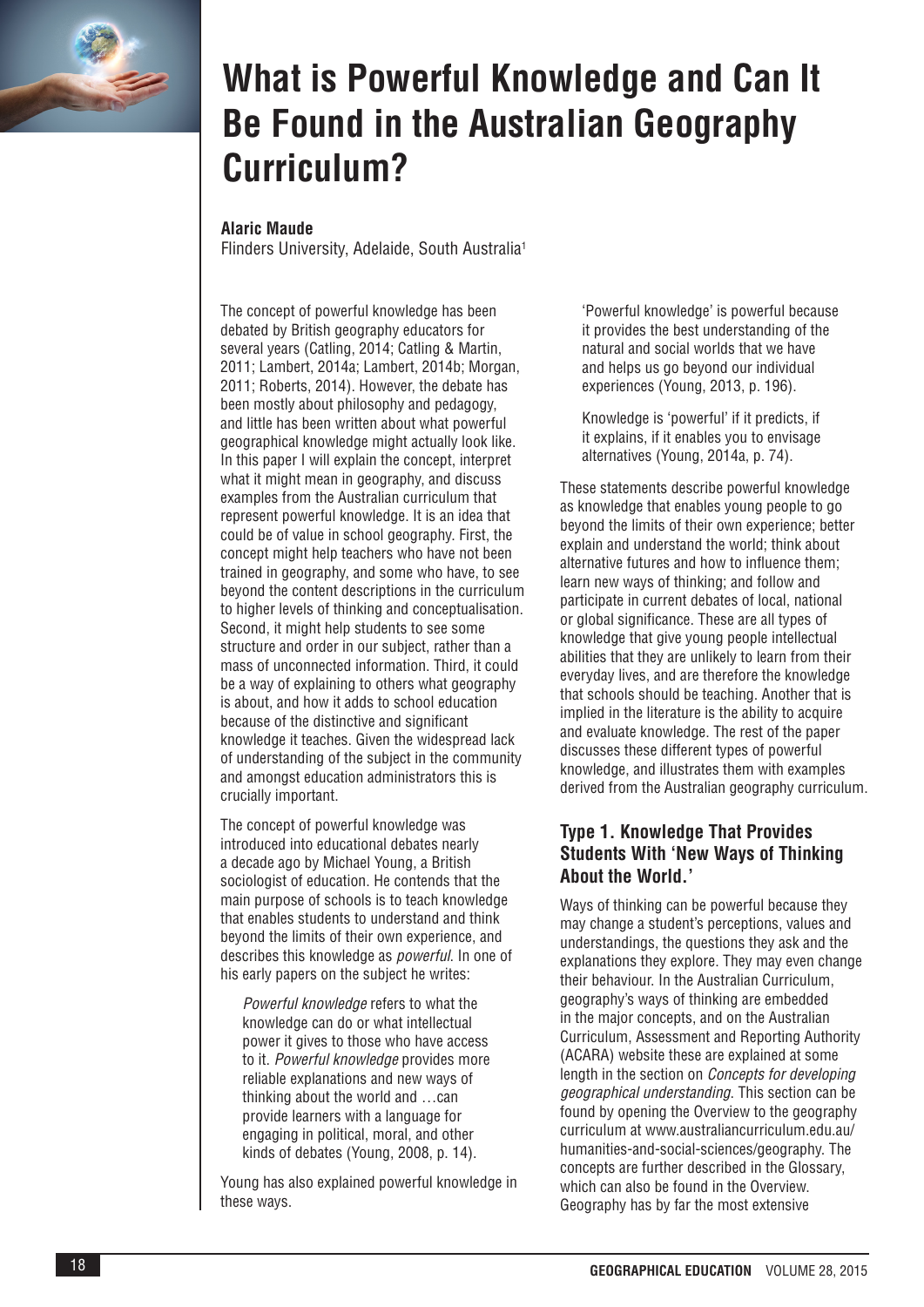explanation of its concepts of any of the ACARA curriculums.

These are not substantive concepts like *city* or *climate*, but can be described as metaconcepts, which are concepts about concepts. Their role is "to generate, at the meta-level, conceptual tools that inform the development of concepts, substantive theories and explanatory schemes, and that underpin the design of empirical studies"(Sibeon, 2004, p. 13). They are consequently difficult to define in a single sentence because they have more than one dimension.

*Place* is perhaps the most fundamental of these concepts. While places are parts of the Earth's surface that have been defined, named and given meaning by people, the concept of place is about ways of thinking about the meaning, significance and effects of places. Creswell (2004, p. 11) calls place a way of "seeing, knowing and understanding the world".<sup>2</sup> The following statement is an example of a way of thinking based on the concept of place.

Each place is unique in its characteristics. As a consequence, the outcomes of similar environmental and socioeconomic processes may vary between places, and similar problems may require different strategies in different places.

This statement says that because places vary in their environmental and human characteristics, the outcomes of similar processes may differ because of their interaction with these varying characteristics. It also says that strategies to address similar problems need to take account of the distinctive characteristics of each place, which could be environment, culture, economy, leadership or past experience. This is the core of geography's contention that *place matters*. Everything exists in a place, including us, and every event happens in a place, and the varied characteristics of these places influence what exists and what happens. This is a fundamental part of thinking geographically, and it is powerful because it leads to questions about how to explain, and to thinking about strategies to address problems. An illustration of the value of this way of thinking can be found in a recent article by Kirby (2014) on teaching about sustainability and cities. He argues that geography's understanding of the uniqueness of individual urban places equips it to develop the highly localised responses needed for the problems they face.

*Space* is also a fundamental concept in geography, and one aspect of spatial thinking is expressed in this statement.

Spatial distributions have environmental, economic, social and political consequences.

The statement suggests that spatial distributions are worth understanding because they have consequences, a point that is often neglected in school geography curriculums and textbooks. Students are frequently asked to explain a spatial distribution, but less frequently to think about its consequences, so they don't get to understand the environmental, economic, social or political significance of a spatial pattern. In Australia, for example, the spatial concentration of the population into just five cities has environmental consequences, because of the concentration of pollution or the construction of water storages, and political consequences, because of the influence of urban voters on governments.

*Environment* is another major concept in geography curriculum, and one of its dimensions is described in this statement.

Humans are dependent on the biophysical environment for their survival. It supports and enriches human life by providing raw materials and food, recycling and absorbing wastes, maintaining a safe habitat and being a source of enjoyment, inspiration and identity.

This summarises the four functions of the environment for people, which the curriculum describes as source, sink, service and spiritual (Maude, 2014). These range from the practical (such as the provision of food and water) to the emotional (such as inspiring landscapes). To understand the statement students will need considerable knowledge of the physical processes involved in each function, and of the ways people perceive, use and manage the environment. The statement could be complemented with this one.

Environmental sustainability depends on the maintenance or restoration of the environmental functions that sustain human life and wellbeing.

This statement takes the idea of environmental functions and connects it with the concept of sustainability. If students adopt the way of thinking described in the two statements they will have an appreciation of how the environment supports and enhances their lives, the ways they are dependent on it, and the importance of sustaining its functions. This will influence their views on a whole variety of environmental issues. It might even change their behaviour, or make them politically active, which could be very powerful.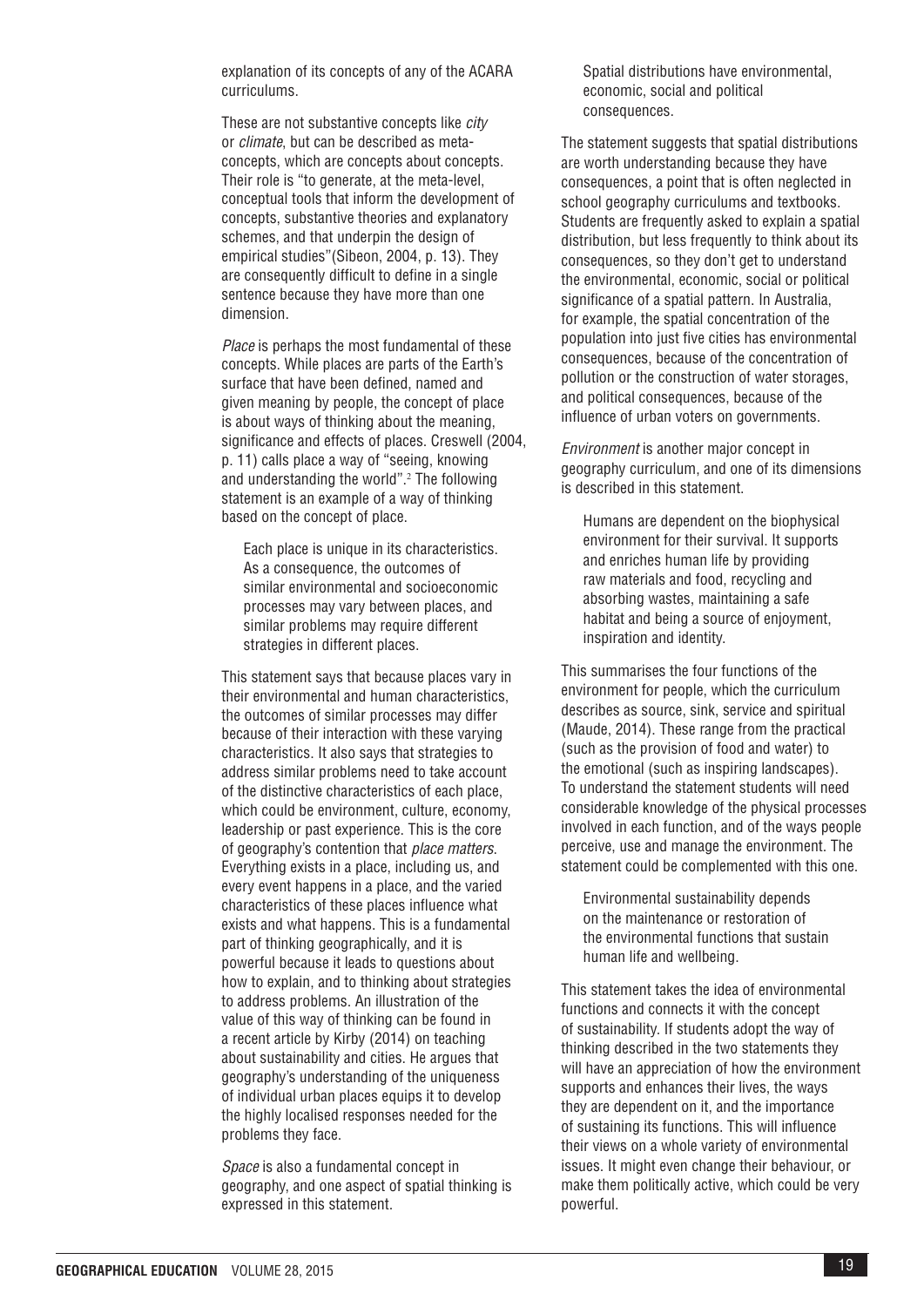The statements described above, derived from the concepts, are examples of different ways of thinking geographically. They are powerful because they can change the way that young people perceive and think about the world and their place in it. However, they are ways of thinking that require a considerable knowledge of geography to be understood well enough to provide a basis for action. They can't be learned as purely abstract ideas devoid of any empirical content. Students will come to recognise them as geographical ways of thinking if they are shown how they underlie the content of the curriculum.

# **Type 2. Knowledge That Provides Students with Powerful Ways of Analysing, Explaining and Understanding.**

Young argues that knowledge is powerful when it enables students to better understand and explain the world. In geography this type of knowledge could be a concept that can be applied to analyse or explain something, or a generalisation.

#### *Analytical Concepts*

Some of geography's analytical methods are shared with other subjects, but some are distinctively geographical because they are derived from the major concepts in the curriculum. Four of these are:

- analysing a spatial distribution for ideas on the processes that are influencing the phenomenon mapped (from the concept of space). A map of rainfall in Australia, for example, shows that precipitation declines with increasing distance from the coast and rises with increasing elevation, observations which identify two of the causes of rainfall;
- comparing spatial distributions as a way of exploring possible causal relationships (also from the concept of space);
- comparing places to identify the effects of a specific variable, such as climate or culture (from the concept of place);
- testing relationships by analysing them at different spatial scales (from the concept of scale). This method is important because different explanatory factors can be involved at different scales. For example, climate is the main determinant of the type of vegetation at the global scale but soil and drainage may be the main factors at the local scale.

In their ability to identify and test relationships between phenomena, all these methods should be considered powerful. The first two are well represented in the Australian Curriculum, but not the third. Its significance is explained in this quotation from an influential review of geography in the United States.

Places are natural laboratories for the study of complex relationships among processes and phenomena. Geography has a long tradition of attempting to understand how different processes and phenomena interact in regions and localities, including an understanding of how these interactions give places their distinctive character (Rediscovering Geography Committee, 1997, p. 30).

In geography teaching, this method could be used to identify the effects of a specific variable, such as climate or culture, by comparing a number of places that are similar in one of these characteristics, but different in others.

The fourth method is used in the Year 10 unit on Geographies of human wellbeing, which involves a study of spatial variations in human wellbeing at global, national and local scales. Students should learn from this that while Australia has a high average level of wellbeing compared with other countries, within the nation there are places with much lower levels of wellbeing, and at the local level there are areas of relative disadvantage within all cities. The explanations of disadvantage are likely to differ between these scales.

#### *Explanatory Concepts*

Substantive concepts can also have the power to explain. For example, for students in regional Australia to explain why the settlements in their area vary in their size and growth, or even why they exist at all, they should understand and be able to apply concepts like geographical concentration and centrality. When combined with an understanding of people's changing mobility and consumer preferences, these help to explain why some settlements are declining and some growing, often at the expense of the former, and could be used to predict future trends in settlement sizes. There will, of course, be settlements that don't fit the expected pattern, because of history, location, community or individual entrepreneurialism, or politics, and explaining the anomalies makes for interesting geography.

Another example of a powerful explanatory concept is the water balance, described in this statement and in Figure 1.

The water balance models the determinants of the quantity of water available as soil moisture, surface water or groundwater.

This concept could be used to teach these elaborations in the Australian geography curriculum Year 7 unit on Water in the world by: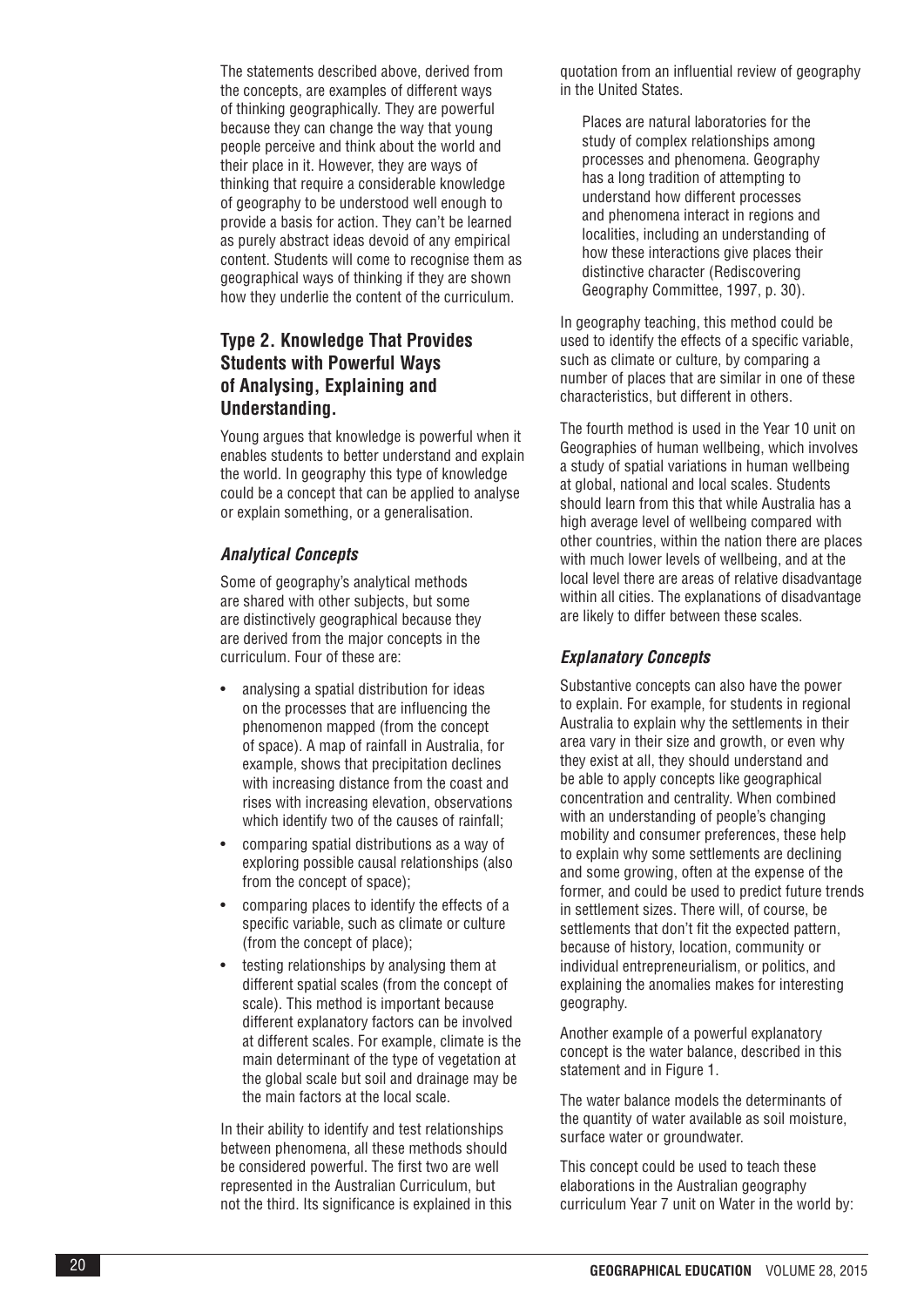

Figure 1: Diagram of the partitioning of the water balance components. Retrieved from http://www.ewater.com.au/uploads/images/Block%20 diagram%202\_5\_2010(GR).jpg

- describing how water is an available resource when it is groundwater, soil moisture (green water), and surface water in dams, rivers and lakes (blue water), and a potential resource when it exists as salt water, ice or water vapour;
- comparing the quantity and variability of rainfall, runoff and evaporation in Australia with that in other continents.

If students understand the components of the water balance, and the relationships between them, they will have learned a conceptual framework for integrating several elements in physical geography, including rainfall, evapotranspiration, soil characteristics and land cover. They will also be able to use the concept to analyse and explain the availability of water for plants and people, and the differences between places and whole continents in water resources.

Processes are an important type of explanation in geography and illustrate the explanatory power of the concept of interconnection, because they are sets of cause-and-effect relationships or interconnections. For example, knowledge of the processes of weathering, erosion, transportation and deposition is fundamental to an understanding of landforms and flooding, while knowledge of sediment transport processes is essential in understanding coastal change. The concept of a system – a group of interacting objects, materials or processes that form an integrated whole linked together by processes – also belongs to the meta-concept of interconnection. It can be very helpful in investigating and understanding some of the interconnections within and between places, and

can be applied to both environmental and, with more difficulty, human phenomena.

### *Generalisations*

Some empirical generalisations can be powerful because they help students to make sense of a lot of information. For example, in both the primary and secondary years students will study some natural hazards: their spatial distribution, causes and impacts, and community responses to them. Out of these studies they could develop this generalisation.

Each type of environment has its own natural hazards. The impact of these hazards on people is determined by both human and environmental factors, and can be reduced but not eliminated by prevention, mitigation and preparedness.

This statement synthesises a lot of detailed information about different natural hazards, and tells students several important things. The first is that all environments can have natural hazards, even the inner urban areas of temperate cities that don't experience tropical cyclones, bushfires or drought. The second is that the economic impact of natural hazards is the result of human as well as environmental causes, so when investigating an unfamiliar hazard, students should look beyond the environmental causes of damage. They may discover, for example, that flood damage has been increased by vegetation clearance, the draining of the wetlands that previously absorbed flood waters, the straightening of river channels or settlement on floodplains. The third is that there is a variety of strategies that can be used to reduce the impact of a hazard, so students should look beyond a single answer. These are powerful insights into how communities can understand and respond to a natural hazard.

Generalisations can be especially powerful if they include explanation or can be used to predict. This example is from economic geography.

Because of the advantages of geographical concentration, economic activities tend to cluster in space unless tied to the location of natural resources or dispersed customers.

This statement is based on an elaboration in the Year 8 Australian geography curriculum unit on Changing nations, because it is a way of explaining urbanisation. It is powerful because it synthesises knowledge of the location of primary, secondary, tertiary and quaternary activities into one simple generalisation, and it adds a major explanatory concept, that of geographical concentration. The generalisation can be applied to explain why used car yards or second-hand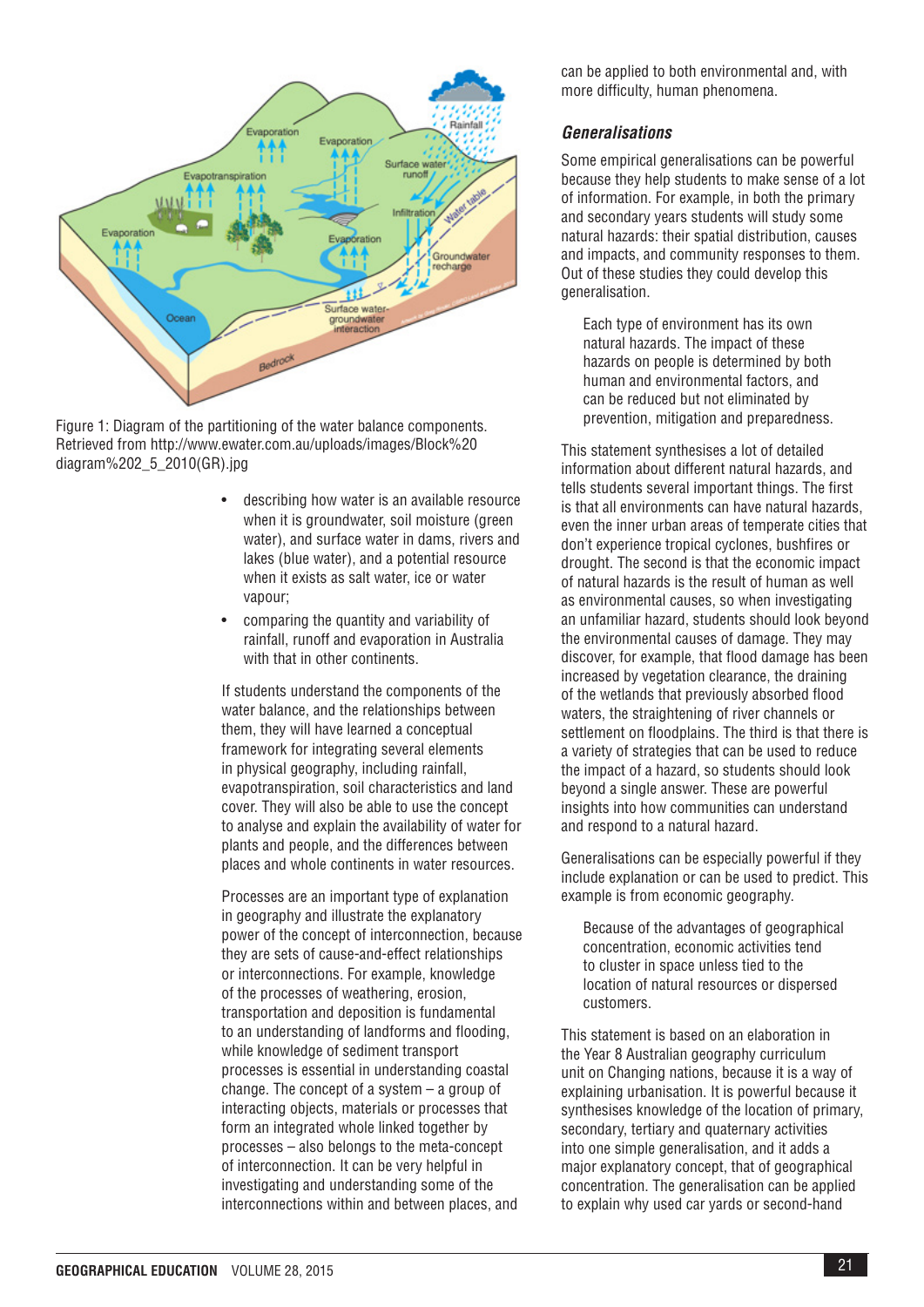clothing shops often locate together, why half the world now lives in urban areas and why decentralisation is so difficult, because all of these involve the advantages of geographical concentration. It can be applied to forecast the effects of anticipated changes in the structure of the economy on the future pattern of economic activity within a nation. It is also a generalisation that students may be able to challenge by finding examples that don't fit, while explaining why they don't fit is again likely to be an educationally and geographically valuable exercise.

Another example of an empirical generalisation is this statement.

Because of the interconnections between the components of the biophysical environment, change in one component may produce change in others. The subsequent changes may be experienced in the same place as the initial change, and/or in different places, or at a different scale.

The first sentence involves the concepts of interconnection and change, but is similar to the way science might define a system. The second sentence, however, makes the whole statement clearly geographical, by adding the concepts of place and scale.

Another example of an explanatory generalisation is:

Where people grow up and live has an influence on their lives through its effects on their health, educational attainment, aspirations and economic opportunities.

This is relevant to the Year 10 unit on Geographies of human wellbeing, and identifies a significant social issue that government policies sometimes try to address. The statement can be illustrated from a recent study of Year 12 subject offerings in Perth schools, disaggregated according to the socioeconomic status of the school population. The study found that while all but one of the 48 schools in the top 40 per cent by socioeconomic status offered advanced maths, chemistry, physics and English literature (the subjects needed for admission to some professional university courses), only three of the 24 schools in the bottom 20 per cent by socioeconomic status offered all these subjects (Perry and Southwell, 2014). The career opportunities of students in the latter group of schools is much more limited than those of students in the former group.

An example of a generalisation that has both explanatory and predictive power is:

Coastal areas are dominated by wave and tidal processes that drive weathering and sediment movement, and stopping natural sediment movements in one location on the coast may cause additional erosion and major coastal problems elsewhere (adapted from Holden, 2011, p. 119).

This statement warns students of the potentially negative effects of structures like marinas, and the importance of locating them in places where sediment movement is minimal. Understanding it would be a fundamental part of a study of coastal management in Year 10.

Generalisations that can be used to predict can also provide a "basis for suggesting realistic alternatives" (Young, 2010), as students may be able to use them to forecast what might happen, and compare this with what they might prefer to happen. They can then think about how their preferred future could be achieved, given their understanding of the processes influencing that future. This may enable them to identify ways of taking actions to improve their own and others' futures. Knowledge that results in actions should qualify as powerful.

The generalisations described are powerful because:

- they synthesise a lot of information, and so help student understanding;
- they are high level generalisations that can be applied to many contexts;
- some have analytical power;
- some have explanatory power; and
- they can be used to predict and therefore to think about futures.

# **Type 3. Knowledge That Gives Students Some Power Over Their Own Knowledge.**

One component of the ability to have some power over your own knowledge is knowing how to acquire knowledge that is new to you. This does not mean the ability to undertake an academic research project to study something that has not been investigated before, but the skills to find information already available, and make sense of it. This enables young people to be independent of the dominant sources of information in our society. In the Australian Curriculum, this knowledge is taught through the Inquiry and Skills Strand, and by the end of Year 10 students should be reasonably competent in finding information.

The other component is knowing how to evaluate claims about knowledge, which gives students the power to be critical of the opinions of the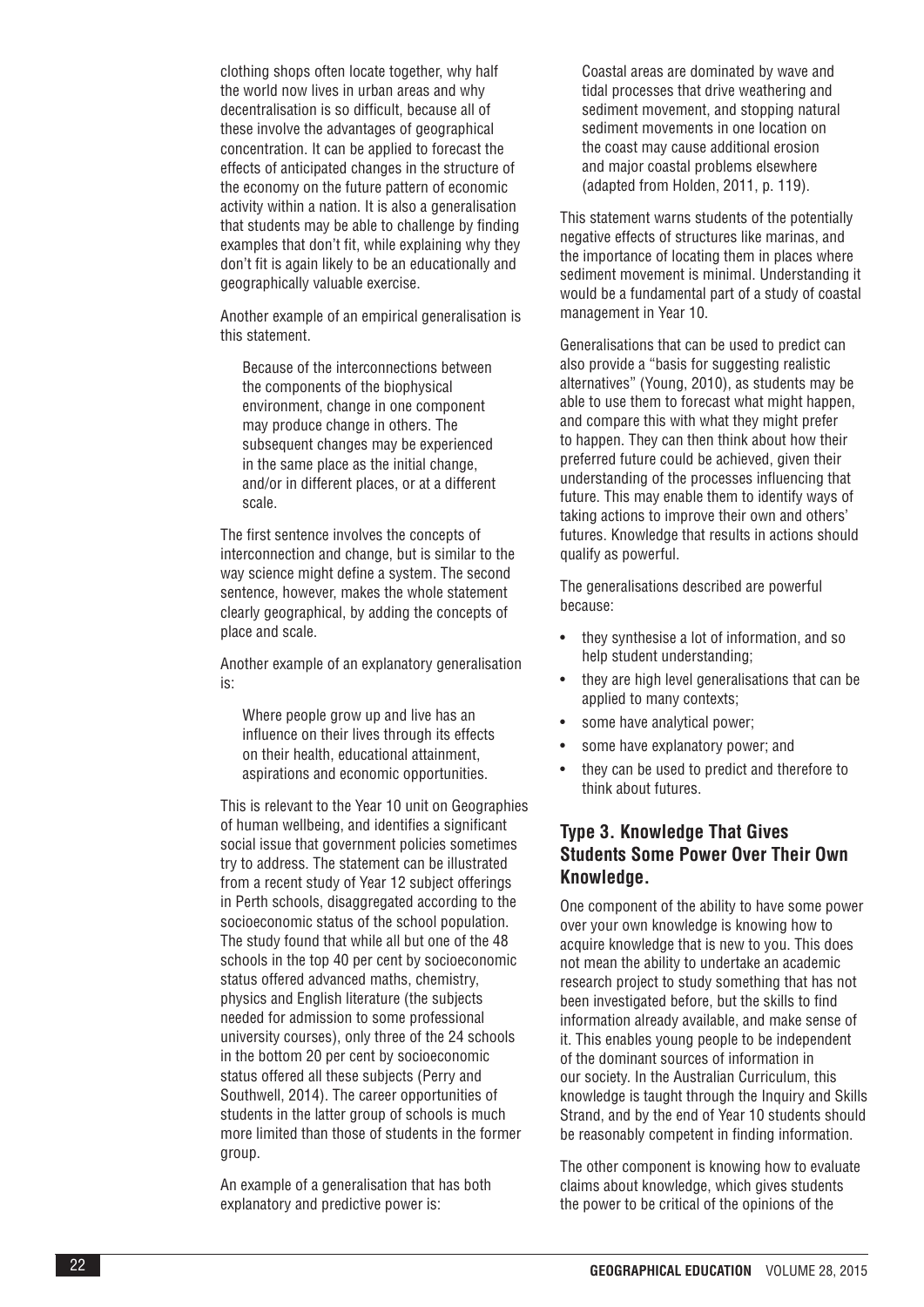powerful, and to be independent thinkers. Young writes:

Knowledge in the sense we are using the word in this book allows those with access to it to question it and the authority on which it is based and gain the sense of freedom and excitement that it can offer. (Young, 2014b, p. 20).

To do this students need to know something about the ways knowledge is developed and tested in geography, an aspect of the subject that has been explored by Firth (2011, 2013, 2014). This is about being able to answer the question: *how do you know?*, an underdeveloped area of geographical education. In the Australian curriculum, evaluation and reasoning should be taught through the Inquiry and Skills Strand, but the curriculum overemphasises technical skills like map construction, and underemphasises the more powerful interpretive, analytical, critical thinking and methodological skills that would develop the abilities of students to reason and evaluate. In particular, it neglects the critical thinking skills needed to test statements made by others.

# **Type 4. Knowledge That Enables Young People to Follow and Participate in Debates on Significant Local, National and Global Issues.**

The ability to follow and participate in public debates is essential to full and equal participation in society and its conversations about itself, and without this ability young people lack power. Much of the content of the Australian Geography curriculum gives students this power, because it examines many of these issues. They include water scarcity, the liveability of Australian suburbs and the management of Australian places, natural hazards, urbanisation, food security, sustainability, the management of landscapes, the interrelationships between land cover change and climate change, global inequalities and migration. However, whether students learn enough about the physical and human processes involved to be able to have informed opinions on these complex problems is debatable, given the limited time allocated to geography in schools. In addition, students need Type 3 knowledge if they are to be able to assess conflicting statements about these issues.

# **Type 5. Knowledge of the World.**

If powerful knowledge is knowledge that takes students beyond the limits of their own experience, then the geography that teaches students about places that are beyond their experience must be regarded as powerful. This is knowledge about the world's diversity of environments, peoples, cultures and economies, which may stimulate children's curiosity, wonder and awe. It is also knowledge of their links with other places and the interconnectedness of the world, which may develop an understanding of and empathy with peoples in other places. It is more general knowledge than that in Type 4, because it is not tied to a current event or issue. However, in Australia geographers have tended to resist the inclusion in the curriculum of anything that looks like regional geography, and as a result the teaching of world knowledge in the Australian curriculum is patchy. In the primary years there is a progressive study of the continents, working from Australia and its neighbouring countries to South America and Africa in Year 4, North America and Europe in Year 5 and the countries of the Asia region in Year 6. This study, however, is uneven, with content descriptions which have a different focus in each year. In the secondary years there are country case studies of themes in each unit that will enable students to learn more about particular regions or countries of the world. Case studies can lead to stereotyping, with Indonesia, for example, taught only as an example of urbanisation or deforestation, and India taught only as an example of population growth or poverty. This places considerable responsibility on teachers to ensure that students gain a balanced knowledge of the countries they study.

# **How Might A Unit in the Australian Curriculum Be Organised to Emphasise Powerful Knowledge?**

I will use the Year 8 unit on Changing nations to suggest a way of structuring units to give them conceptual coherence, and provide students with practice in using the different types of powerful knowledge. The structure can be developed in logical steps, rather like an argument.

- 1. Some of the clues to the conceptual structure of the unit are in the year level description. The beginning of the description tells us that the unit is about the changing human geography of countries, and that it uses shifts in population distribution as the measure of change. So the way of thinking underlying the whole of the unit is spatial, because this is a very geographical way of investigating change. This illustrates powerful knowledge of the first type.
- 2. The description also says that population distribution is chosen as the measure of change because it is a sensitive indicator of economic and social change. This is using population distribution analytically, an example of powerful knowledge of the second type. The two most significant changes in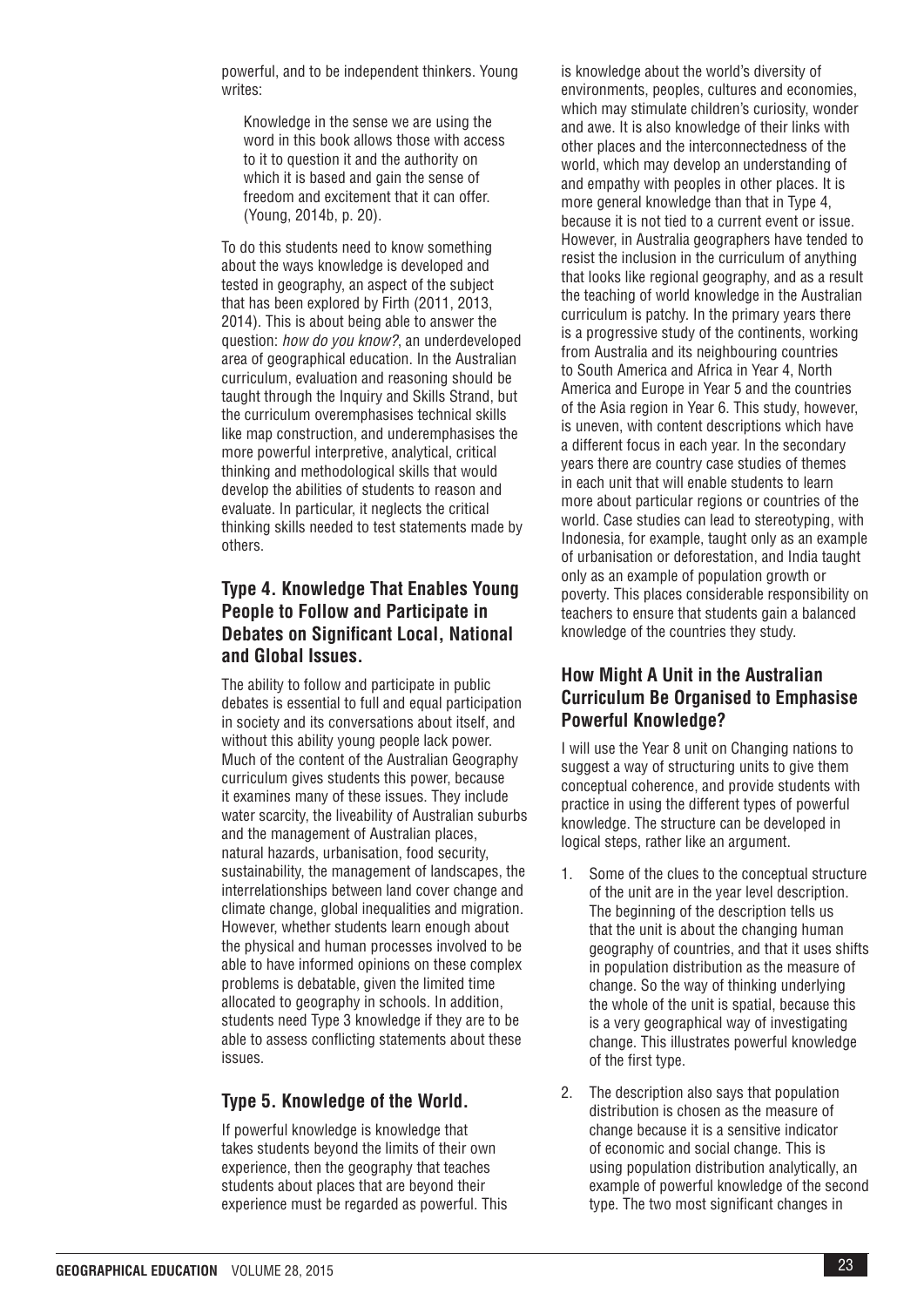the spatial distribution of population within nations are urbanisation in developing countries and regional shifts in developed countries. Both are mainly produced by migration, both internal and international, because differences in rates of natural increase within nations are relatively small in comparison with the effects of migration. So to explain shifts in population distribution we examine the main forms of migration.

3. The two case studies suggested of internal migration are rural-urban migration in Indonesia and China. Indonesia is suggested because it is an excellent example of urbanisation, and provides one of the few opportunities in the curriculum to study Australia's important and complex neighbour. In these case studies, there is the opportunity to examine the causes of urbanisation, and to discuss an example of Type 2 powerful knowledge discussed earlier:

Because of the advantages of geographical concentration, economic activities tend to cluster in space unless tied to the location of natural resources or dispersed customers.

In an urbanising economy a growing proportion of jobs are in economic activities that are not tied to the location of natural resources, such as manufacturing or trade, and these tend to cluster in towns and cities.

Students should understand that urbanisation is both a response to and a cause of profound changes in the economy and society of a nation. They should also understand that many of these changes are positive, such as higher educational levels, increased incomes, a growing market for rural produce, a possible reduction in urban poverty, cultural mixing and cultural change, and the growth of an urban middle class. It is also possible that urbanisation can reduce the use of fossil fuels (through the provision of efficient public

transport) and reduce water consumption (through higher density housing). I mention this because too often the emphasis is on the negative effects of urbanisation, such as squatter settlements.

If both Indonesia and China are studied it could be worthwhile making a brief comparison of the urbanisation experience of the two. This comparison will illustrate the statement discussed earlier in this article, about a similar process producing different outcomes in different places, using countries as places. China, for example, is much more industrialised than Indonesia, has much more government control over population movement, and these factors produce differences in the urbanisation process and its outcomes. Place matters!

- 4. The next case study is of Australia. Australia is no longer urbanising, and cities like Sydney, Melbourne and Adelaide are actually losing more people than they are gaining from internal migration within the country. Consequently, this part of the unit starts with internal migration, which is complex and reveals much about current economic and social change within the nation. The case study of Australia also includes international migration, which is unimportant in Indonesia and China, and because this is mainly to the major cities it counters the net loss of the population from some cities through internal migration, and so reinforces urban concentration. Where migrants settle in the cities is a spatial question, but the concentration of some groups in specific areas is also a current social and political issue. Space matters!
- 5. The next step uses the comparison of Australia and the United States to examine whether urbanisation produces the same spatial distribution of population in countries where the process is finished. This is again about similar process producing different

|              |  | Table 1: Comparison of urbanisation and urban concentration in Australia, the USA and |  |
|--------------|--|---------------------------------------------------------------------------------------|--|
| Canada, 2014 |  |                                                                                       |  |

| <b>Measure</b>                                                                   | Australia | USA | Canada |
|----------------------------------------------------------------------------------|-----------|-----|--------|
| Percentage of total population in urban areas                                    | 89        | 81  | 82     |
| Percentage of total population in urban<br>agglomerations of more than 1 million | 59        | 45  | 45     |

Source: World Bank Data Bank (http://data.worldbank.org/indicator/SP.URB.TOTL.IN.ZS; http://data.worldbank.org/indicator/EN.URB.MCTY.TL.ZS/countries)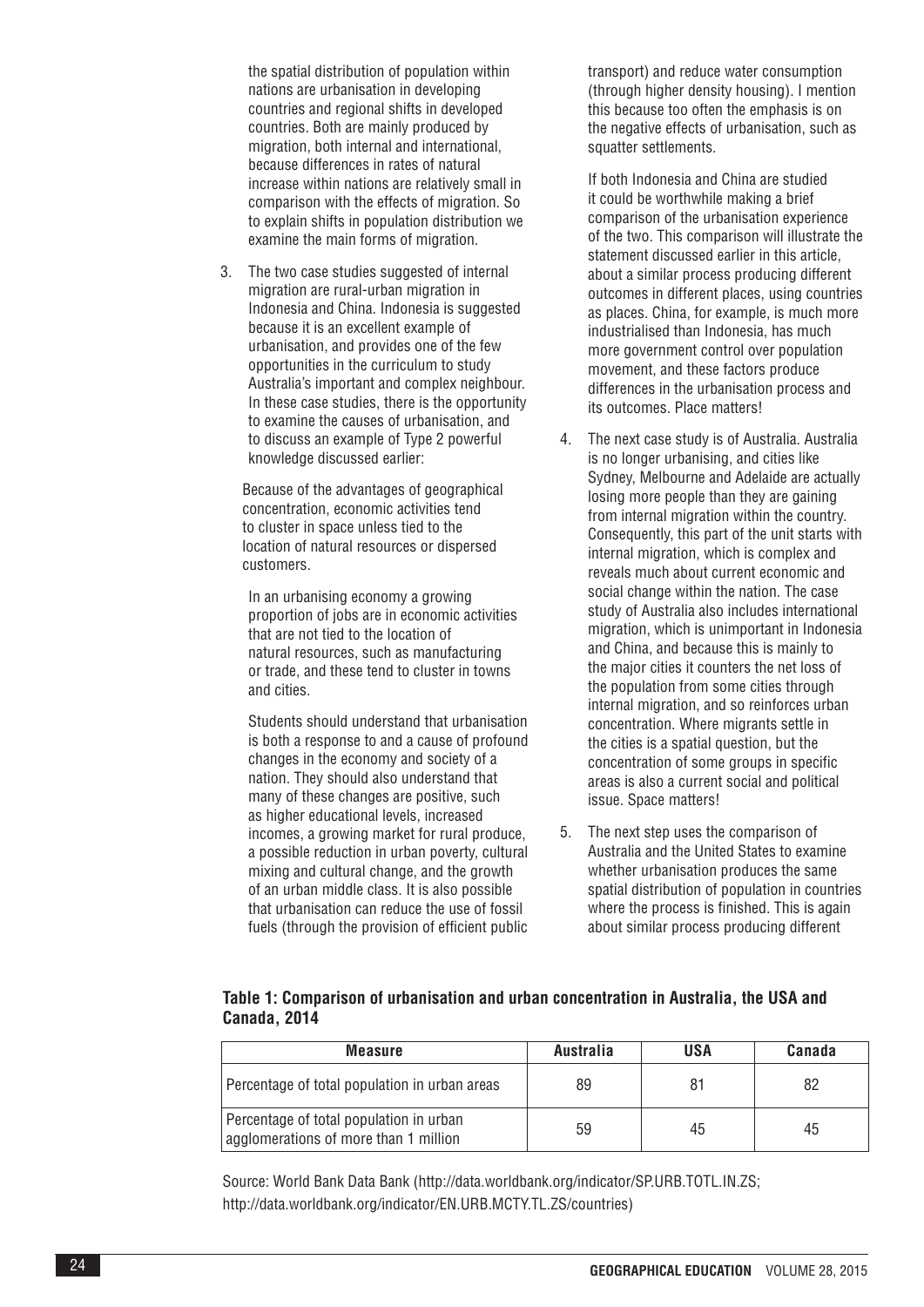outcomes in different places, using countries as places.

Two simple measures, readily obtained from the web, can be used to identify differences between countries in urban concentration and urban settlement patterns, as shown in Table 1. Canada is included to demonstrate that the USA is not an exception.

What the first measure shows is that Australia is more urbanised than both the United States and Canada, and this high level of urbanisation has been a feature of Australia for well over a century. The second measure shows that Australia also has a much higher level of urban concentration, with 59 per cent of the population living in cities with populations of more than 1 million. In Australia, there are just five of these cities. Suggestions on how to explain the difference between Australia and the United States are in this elaboration in the curriculum:

• researching the causes of urban concentration in Australia and the United States of America, for example, the history of European settlement, migration, the export orientation of the economy, the centralisation of state governments, environmental constraints and the shape of transportation networks.

The point here is that, although both Australia and the United States are highly urbanised countries, there are sufficient historical, environmental, economic, social and political differences between them to produce significantly different forms of urbanisation. For example, students could be asked to speculate on what the urban pattern of Australia might have been if there had been the same number of states along the east coast as in the United States.

- 6. The final step is about the last of the content descriptions in the curriculum, on the management and planning of Australia's urban future. This provides the opportunity to examine the consequences of the spatial distribution of the population, and particularly of the high level of urban concentration. As these are a matters of regular public debate students will gain experience of the fourth type of powerful knowledge. Note that in keeping with the spatial theme in this unit, one of the elaborations to this content description is:
	- examining how Canberra can be used as an example of urban decentralisation.

Many teachers see Canberra only as an example of a planned city, but it is also by far the largest

city created by government policies outside the state capitals, and has an increasingly diversified economy no longer totally dependent on government employment. Consequently, if students raise the question of whether the growth of the major cities could be restrained by diverting population to smaller cities, Canberra provides an example of what is needed to achieve this.

The approach to the unit on Changing nations suggested here provides opportunities for students to:

- illlustrate the application of ways of thinking associated with the concepts of space and place (type 1 powerful knowledge);
- use generalisations to explain (type 2 powerful knowledge);
- use concepts analytically (type 2 powerful knowledge);
- engage in debate on a national issue (type 4 powerful knowledge); and
- learn more about Indonesia, China, Australia and the USA (type 5 powerful knowledge).

#### **Conclusion**

This paper set out to identify geographical knowledge that could be described as powerful, using Michael Young's explanations of the concept. The five types of knowledge identified teach students ways of thinking, explaining, finding out and evaluating that are intellectually powerful, give them the capacity to participate in public debates, and take them well beyond their own experience. They could also help students to find deeper meaning in the factual content of the curriculum, and to see geography as a structured, coherent and ordered discipline. Furthermore, this knowledge may influence their ideas, values and actions, which would make it particularly powerful. All of the five types can be taught using content in the Australian Curriculum. But what could the subject gain from the concept of powerful knowledge? First, by focusing on ways of thinking, generalising, analysing and explaining, powerful knowledge could help to raise the intellectual challenge of geography in schools. Second, powerful knowledge could provide a way of identifying what we would like students to take away from their study of geography at school, and finding ways to ensure that they do. Third, powerful knowledge provides a way of explaining geography to non-geographers, by describing its ways of thinking, understanding and explaining, and demonstrating that these ways are educationally valuable. It also provides a further justification for geography's historic role of teaching about the world. All could be powerful for the position of geography in schools.